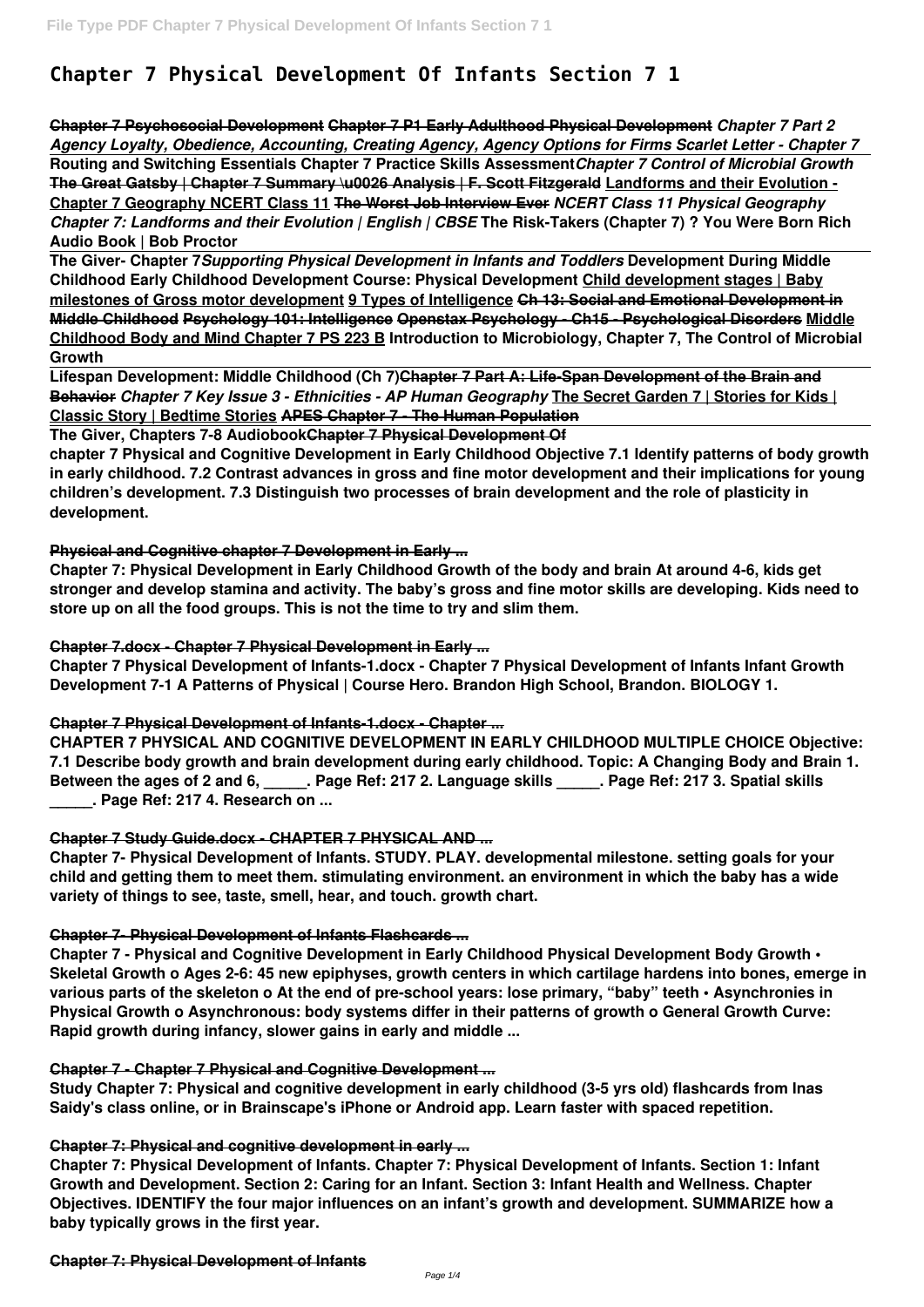**Start studying Chapter 7: Physical and Cognitive Development in Early Childhood. Learn vocabulary, terms, and more with flashcards, games, and other study tools.**

#### **Chapter 7: Physical and Cognitive Development in Early ...**

**Height and weight (changes in size) Development. changes in physical, emotional, social, intellectual aspects. Head to Toe Pattern. -Starts long before births. -starts at head and moves to the rest of the body. -1st control is head movement. -control moves from arms to legs. Near to Far Pattern.**

#### **Chapter 7: Physical Development of Infants Flashcards ...**

**Chapter 7: Physical and Cognitive Development in Early Childhood Begins with advances in mental representation (language and make-believe play) Become capable of dual representation Piaget described child in terms of deficits (egocentric, animistic thinking, centration, and irreversibility)**

### **Chapter 7: Physical and Cognitive Development in Early ...**

**Yeah, reviewing a ebook chapter 7 physical development of infants section 7 1 could go to your close connections listings. This is just one of the solutions for you to be successful. As understood, achievement does not suggest that you have astounding points. Comprehending as capably as contract even more than other will provide each success. neighboring to, the broadcast as capably as acuteness of this chapter 7 physical development of infants section 7 1 can be taken as capably as picked ...**

#### **Chapter 7 Physical Development Of Infants Section 7 1**

**mLecture 7 – Physical and Cognitive Development in Early Childhood - 2 year olds play dominated by sensory exploration of objects o Motivated to touch and manipulate everything - By age 4 – theres sophisticated forms of pretending – dress up Physical Changes - Growth and Motor Development o Each year, child adds 5-8 cm in height and 2.7 kg of weight o Gross motor skills Movements that use and develop large muscles By age 5/6 children are running, jumping, hopping, galloping, climbing, ...**

**Chapter 7 Psychosocial Development Chapter 7 P1 Early Adulthood Physical Development** *Chapter 7 Part 2 Agency Loyalty, Obedience, Accounting, Creating Agency, Agency Options for Firms Scarlet Letter - Chapter 7* **Routing and Switching Essentials Chapter 7 Practice Skills Assessment***Chapter 7 Control of Microbial Growth* **The Great Gatsby | Chapter 7 Summary \u0026 Analysis | F. Scott Fitzgerald Landforms and their Evolution - Chapter 7 Geography NCERT Class 11 The Worst Job Interview Ever** *NCERT Class 11 Physical Geography* Page 2/4

### **chapter 7 growth and development.docx - mLecture 7 \u2013 ...**

**Chapter 7: Physical & Cognitive Development in Early Childhood ?question\*Body weight more than 20% higher than the average weight for a person of a given age and height.\* answerObesity questionWhat 2 benefits do minor**

### **Chapter 7: Physical & Cognitive Development in Early ...**

**Physical Development of Infants. 47 terms. Infant Growth And Development. 47 terms. Infant Growth And Development. 53 terms. Chapter 7 Child Growth Review. OTHER SETS BY THIS CREATOR. 9 terms. Livy Page 11 Vocab. 11 terms. Livy Page 10 Vocab. 10 terms. Livy Vocab Page 9. 9 terms. Page 8 Vocab.**

### **CD Study Guide Chapter 7 Flashcards | Quizlet**

**Learn early childhood physical development chapter 7 with free interactive flashcards. Choose from 500 different sets of early childhood physical development chapter 7 flashcards on Quizlet.**

### **early childhood physical development chapter 7 Flashcards ...**

**Chapter 7: Physical & Cognitive Development in Early Childhood The average child grows 2½ inches in height and gains between 5 and 7 pounds a year during early childhood. (Pg. 199) Two most important contributors to height differences: 1. Ethnic Origin 2.**

#### **Chapter 7 Outline - Chapter 7 Physical Cognitive ...**

**Chapter 7 discusses physical development in early childhood. Specifically, it discusses the fact that vitamins**

**and minerals are important in healthy development. Additionally, children must play, utilizing both gross motor and fine motor skills.**

#### **Web Exercises | Online Resources**

**Download Physical and Cognitive chapter 7 Development in Early ... book pdf free download link or read online here in PDF. Read online Physical and Cognitive chapter 7 Development in Early ... book pdf free download link book now. All books are in clear copy here, and all files are secure so don't worry about it.**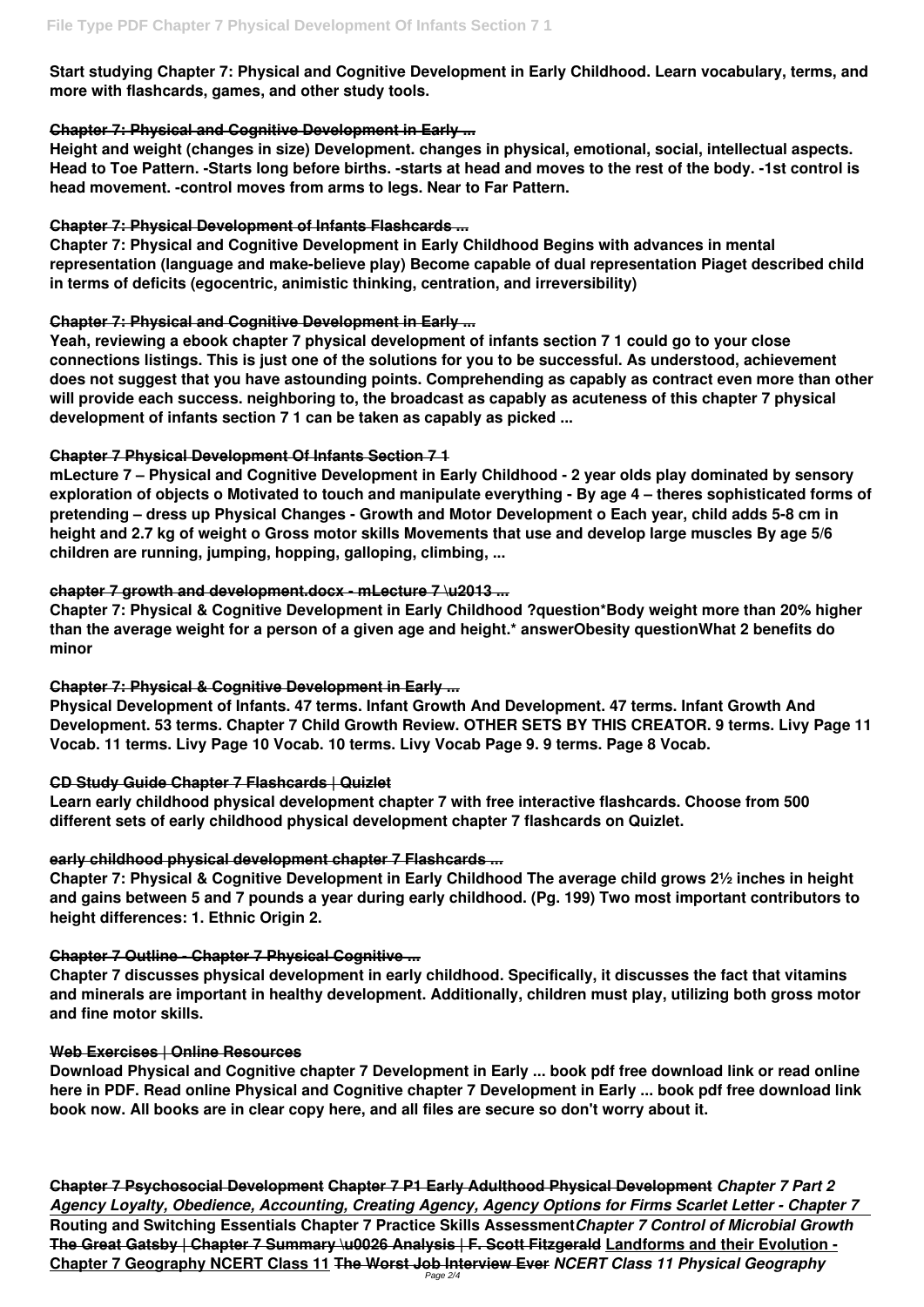*Chapter 7: Landforms and their Evolution | English | CBSE* **The Risk-Takers (Chapter 7) ? You Were Born Rich Audio Book | Bob Proctor**

**The Giver- Chapter 7***Supporting Physical Development in Infants and Toddlers* **Development During Middle Childhood Early Childhood Development Course: Physical Development Child development stages | Baby milestones of Gross motor development 9 Types of Intelligence Ch 13: Social and Emotional Development in Middle Childhood Psychology 101: Intelligence Openstax Psychology - Ch15 - Psychological Disorders Middle Childhood Body and Mind Chapter 7 PS 223 B Introduction to Microbiology, Chapter 7, The Control of Microbial Growth** 

**Lifespan Development: Middle Childhood (Ch 7)Chapter 7 Part A: Life-Span Development of the Brain and Behavior** *Chapter 7 Key Issue 3 - Ethnicities - AP Human Geography* **The Secret Garden 7 | Stories for Kids | Classic Story | Bedtime Stories APES Chapter 7 - The Human Population**

**The Giver, Chapters 7-8 AudiobookChapter 7 Physical Development Of**

**chapter 7 Physical and Cognitive Development in Early Childhood Objective 7.1 Identify patterns of body growth in early childhood. 7.2 Contrast advances in gross and fine motor development and their implications for young children's development. 7.3 Distinguish two processes of brain development and the role of plasticity in development.**

## **Physical and Cognitive chapter 7 Development in Early ...**

**Chapter 7: Physical Development in Early Childhood Growth of the body and brain At around 4-6, kids get stronger and develop stamina and activity. The baby's gross and fine motor skills are developing. Kids need to store up on all the food groups. This is not the time to try and slim them.**

### **Chapter 7.docx - Chapter 7 Physical Development in Early ...**

**Chapter 7 Physical Development of Infants-1.docx - Chapter 7 Physical Development of Infants Infant Growth Development 7-1 A Patterns of Physical | Course Hero. Brandon High School, Brandon. BIOLOGY 1.**

# **Chapter 7 Physical Development of Infants-1.docx - Chapter ...**

**CHAPTER 7 PHYSICAL AND COGNITIVE DEVELOPMENT IN EARLY CHILDHOOD MULTIPLE CHOICE Objective: 7.1 Describe body growth and brain development during early childhood. Topic: A Changing Body and Brain 1. Between the ages of 2 and 6, \_\_\_\_\_. Page Ref: 217 2. Language skills \_\_\_\_\_. Page Ref: 217 3. Spatial skills \_\_\_\_\_. Page Ref: 217 4. Research on ...**

### **Chapter 7 Study Guide.docx - CHAPTER 7 PHYSICAL AND ...**

**Chapter 7- Physical Development of Infants. STUDY. PLAY. developmental milestone. setting goals for your child and getting them to meet them. stimulating environment. an environment in which the baby has a wide variety of things to see, taste, smell, hear, and touch. growth chart.**

### **Chapter 7- Physical Development of Infants Flashcards ...**

**Chapter 7 - Physical and Cognitive Development in Early Childhood Physical Development Body Growth • Skeletal Growth o Ages 2-6: 45 new epiphyses, growth centers in which cartilage hardens into bones, emerge in various parts of the skeleton o At the end of pre-school years: lose primary, "baby" teeth • Asynchronies in Physical Growth o Asynchronous: body systems differ in their patterns of growth o General Growth Curve: Rapid growth during infancy, slower gains in early and middle ...**

### **Chapter 7 - Chapter 7 Physical and Cognitive Development ...**

**Study Chapter 7: Physical and cognitive development in early childhood (3-5 yrs old) flashcards from Inas Saidy's class online, or in Brainscape's iPhone or Android app. Learn faster with spaced repetition.**

#### **Chapter 7: Physical and cognitive development in early ...**

**Chapter 7: Physical Development of Infants. Chapter 7: Physical Development of Infants. Section 1: Infant Growth and Development. Section 2: Caring for an Infant. Section 3: Infant Health and Wellness. Chapter Objectives. IDENTIFY the four major influences on an infant's growth and development. SUMMARIZE how a baby typically grows in the first year.**

#### **Chapter 7: Physical Development of Infants**

**Start studying Chapter 7: Physical and Cognitive Development in Early Childhood. Learn vocabulary, terms, and more with flashcards, games, and other study tools.**

#### **Chapter 7: Physical and Cognitive Development in Early ...**

**Height and weight (changes in size) Development. changes in physical, emotional, social, intellectual aspects. Head to Toe Pattern. -Starts long before births. -starts at head and moves to the rest of the body. -1st control is head movement. -control moves from arms to legs. Near to Far Pattern.**